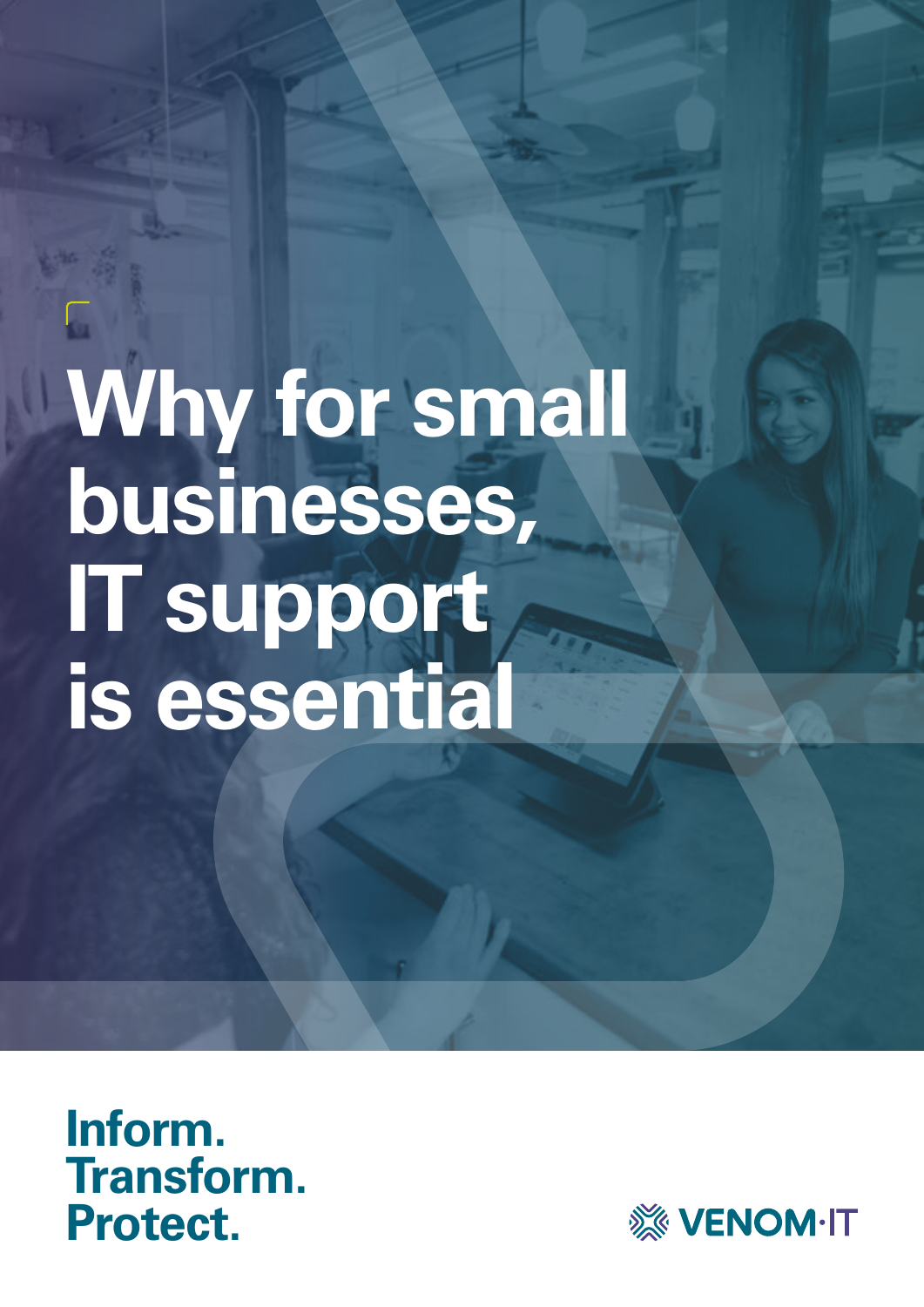## **Contents**

| Introduction                                                                  | 3 |
|-------------------------------------------------------------------------------|---|
| Why small businesses need IT support                                          | 4 |
| What are your options for giving small<br>businesses IT support?              | 5 |
| $\Box$ Do it yourself<br>$L$ Expand your team<br>$\Box$ Invest for the future |   |
| Future-proof your business                                                    |   |
| We can help                                                                   |   |
| Get in touch                                                                  |   |
|                                                                               |   |

 $\Box$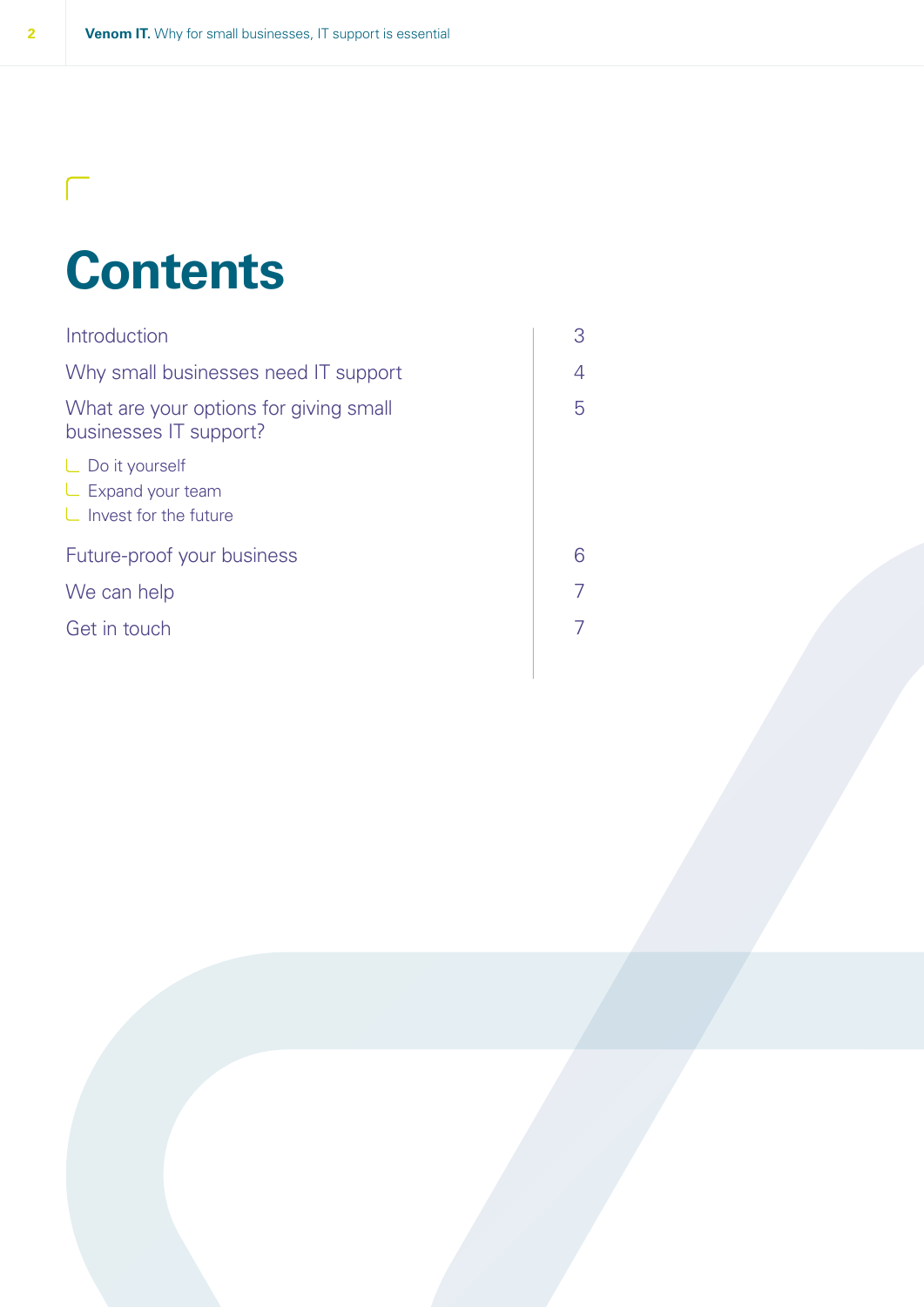Essential? Really? Well, yes. And, fortunately, there are many services available that offer small businesses IT support. Here's why these support networks are integral for today's small businesses.

Technology has come along in leaps and bounds since we all had to stay safe and stay home. Remote working systems and online meetings have become part of our everyday lives. Unsurprisingly, this has led to a dramatic shift in the way businesses operate.

A company's location is no longer relevant. Your |staff can work from the moon if Richard Branson's space hotel plans take off. And companies can take advantage of new technological innovations to enhance the capabilities of their team.

This means it's easier than ever for small businesses to compete with large corporations. But the right IT support system is what will enable your company to rise to the challenge.

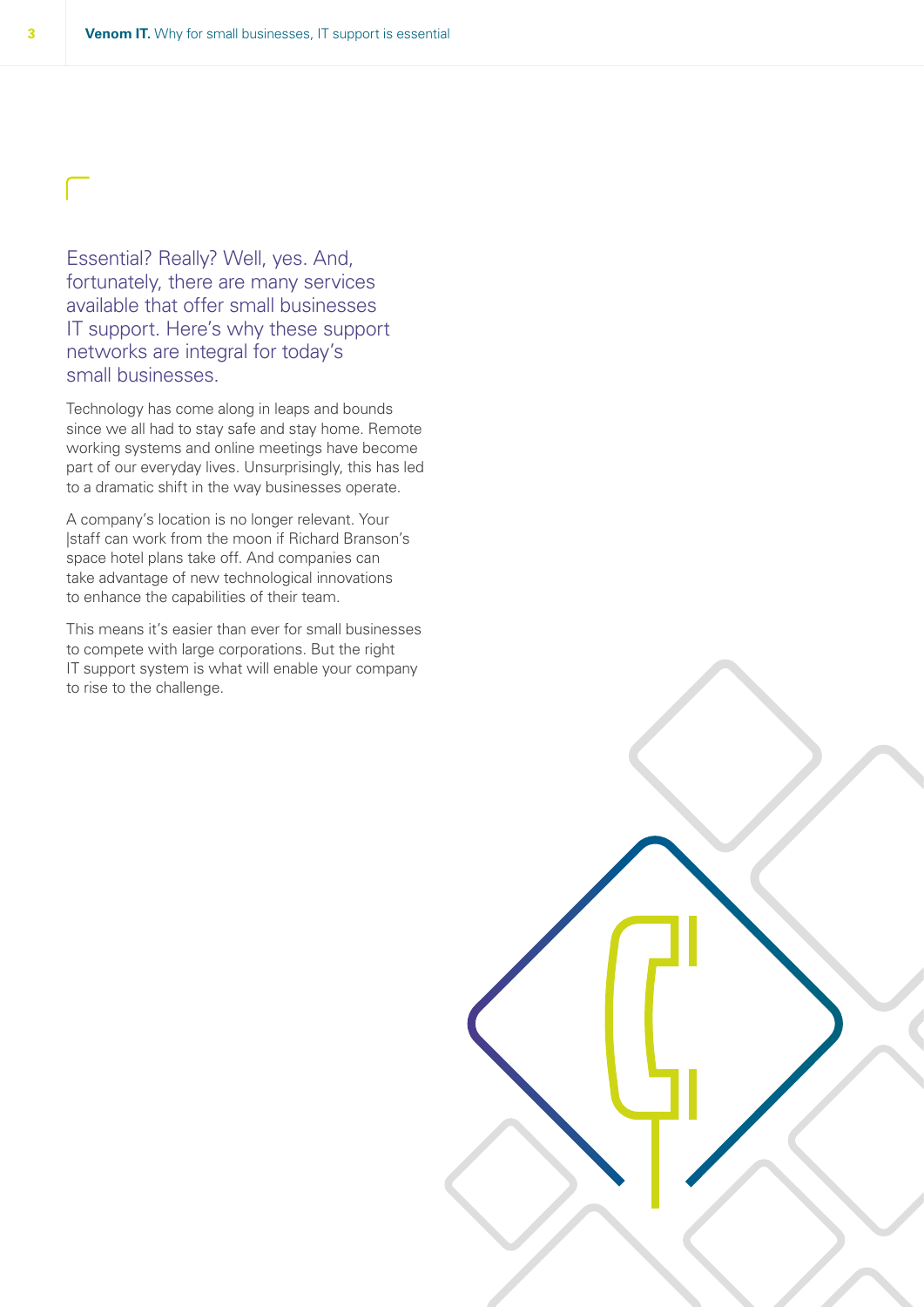#### **Why small businesses need IT support**

A solid IT infrastructure is the backbone of the modern organization. And without IT competencies, business owners can't expect to go far.

Yes, it's important to have the right hardware to keep up with your operations, and the most efficient software for your employees to use. But it's vital that you also have systems in place to protect your business. These safety measures must be robust enough to deal with anything from a minor malfunction to a data breach or a major cybersecurity threat.

For many small businesses, IT support isn't given the priority it deserves because owners tend to underestimate the level of support they require. They only implement professional IT support protocols after they've learned how important they are the hard way. Don't be one of those people.

These people think small businesses don't need IT support. Their systems need less maintenance, their teams are small, so cyber attackers must have bigger fish to fry. But last year's Verizon Data Breach Investigation Report found that 43% of cyberattacks targeted small businesses.

In a time of crisis, wouldn't it be handy to have a knowledgeable support team to fall back on? Or better yet. Wouldn't it be great to have no catastrophe to worry about in the first place? Safe in the knowledge that your support service is working in the background to keep the online elements of your business running smoothly.

**Those in the IT industry keep themselves regularly updated on how to prevent the latest cybersecurity threats. Do you?**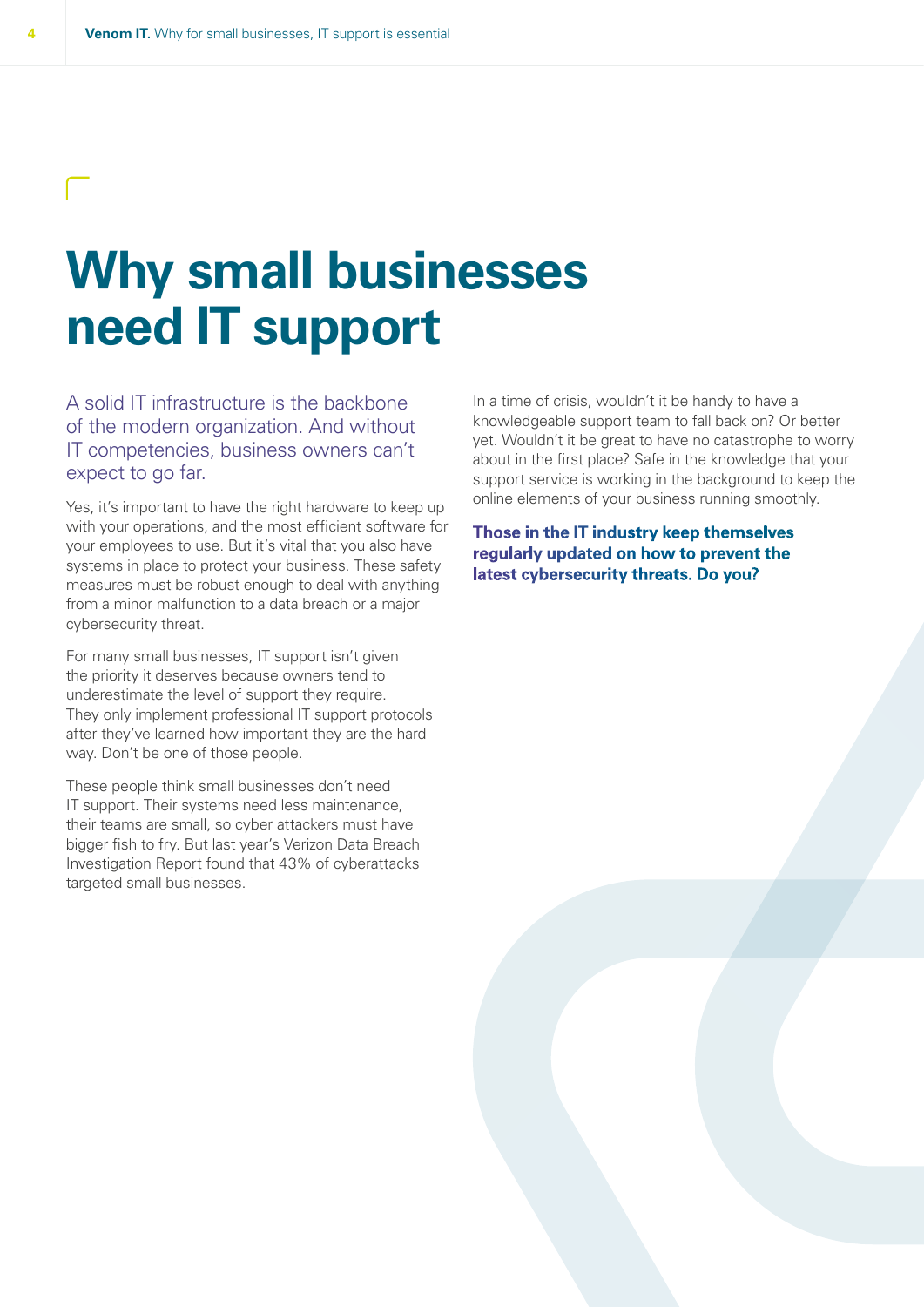#### **What are your options for giving small businesses IT support?**

So we've established that small businesses need IT support. Now let's take a look at the options.



You could share the load between your workforce. Maybe Karen, your receptionist, deals with anti-virus software and someone in accounts agrees to manage the social media channels. Everyone can chip in. You've got a team of go-getters, and it seems like a great idea.

But wait. Surprise surprise. The free sample of antivirus software that Karen downloaded online isn't up to the job of providing small businesses IT support. Your team can be as proactive as they like, but are they equipped with the right knowledge to navigate these waters? Now you'll pay a premium to have a professional IT support service clean up the mess. This means costly downtime, potential data breaches, and expensive invoices from the IT clean up crew.

Maybe it's not.



What if you hired an IT technician? Well, it's not really cost effective to provide small businesses IT support of this kind. The budget doesn't stretch far enough to take on another person. And, for a small business, an IT worker wouldn't have enough to do to warrant a full time position. It makes sense for a large corporation to have an IT team, but a support team isn't necessary until the company scales up.



For most business owners, it simply makes sense to outsource your IT support. Depending on the type of company or the size of your business, you might only require minimal support. Outsourcing your IT support allows you to remain flexible and adjust your services in line with the company's needs. It's cost effective as you only pay for what you require.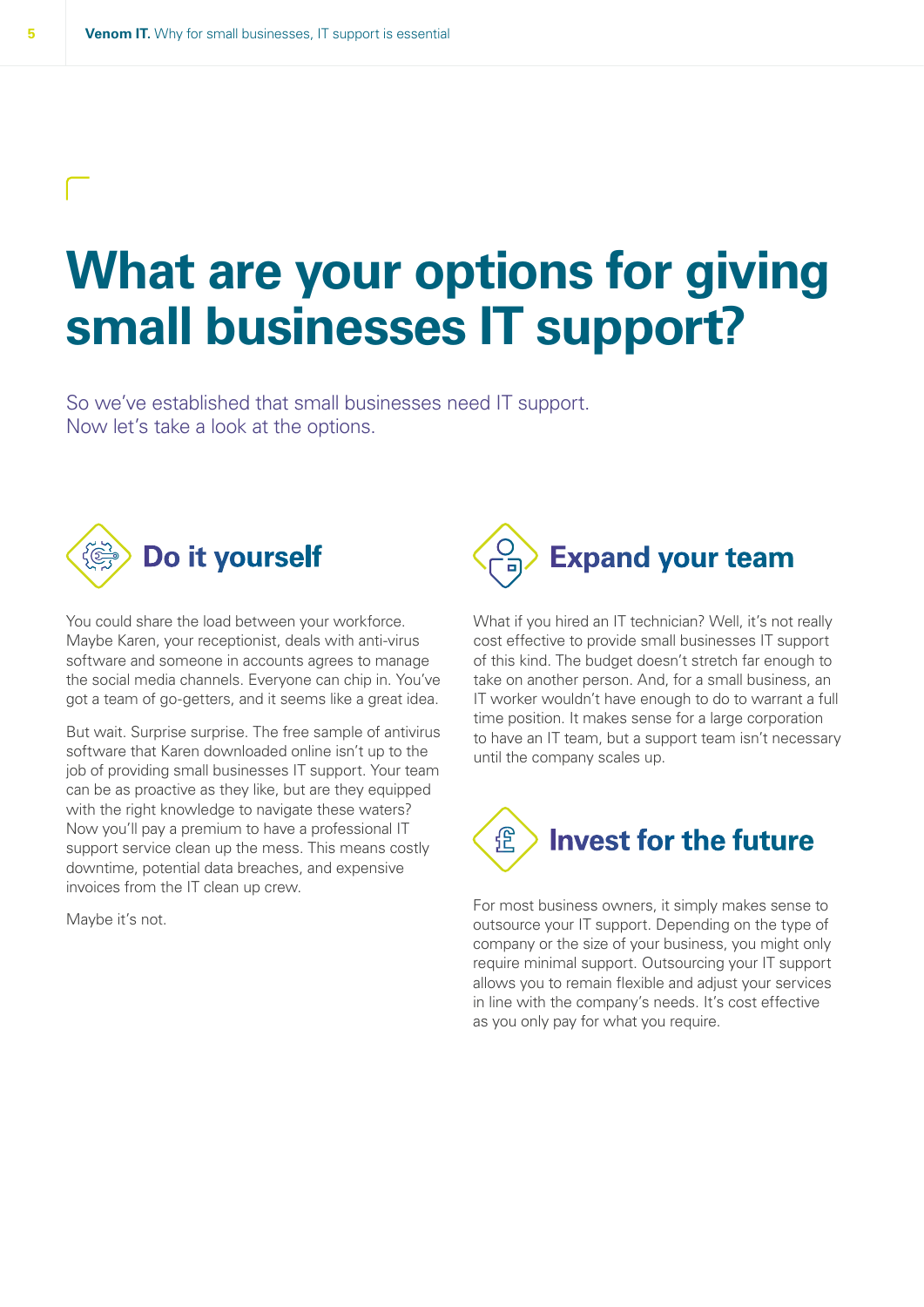### **Future-proof your business**

Technology is constantly changing and adapting, so keeping up to date can be daunting. Hackers and cyber threats are becoming increasingly sophisticated, and it's an IT support service's job to remain up to date on these trends.

They have the know-how, and they have the best software to prevent data breaches. With them on your side, so do you.

With managed IT services in place, you can rest assured that your security systems are evolving with the times. The behind-the-scenes tech wizards are working hard to ensure your barricades are as secure as they can be. As an added bonus, you'll never have to deal with an IT related hiccup ever again. Staff can dodge potential setbacks with the help of IT support and focus on doing what they do best.

Outsourced services can also be a great time saver when they're applied to giving small businesses IT support. Every issue logged is responded to in a timely manner. As your company expands, its support requirements will grow. With a team of experts working full time to resolve any IT issue, an outsourced support service is equipped to respond to problems quickly. And response times are efficient whether you log 5 or 50 issues.

An IT technician could work round the clock to manage issues, but they can only fix one thing at a time. This means that, inevitably, some jobs that require a quick fix are pushed to the back of a very long queue.